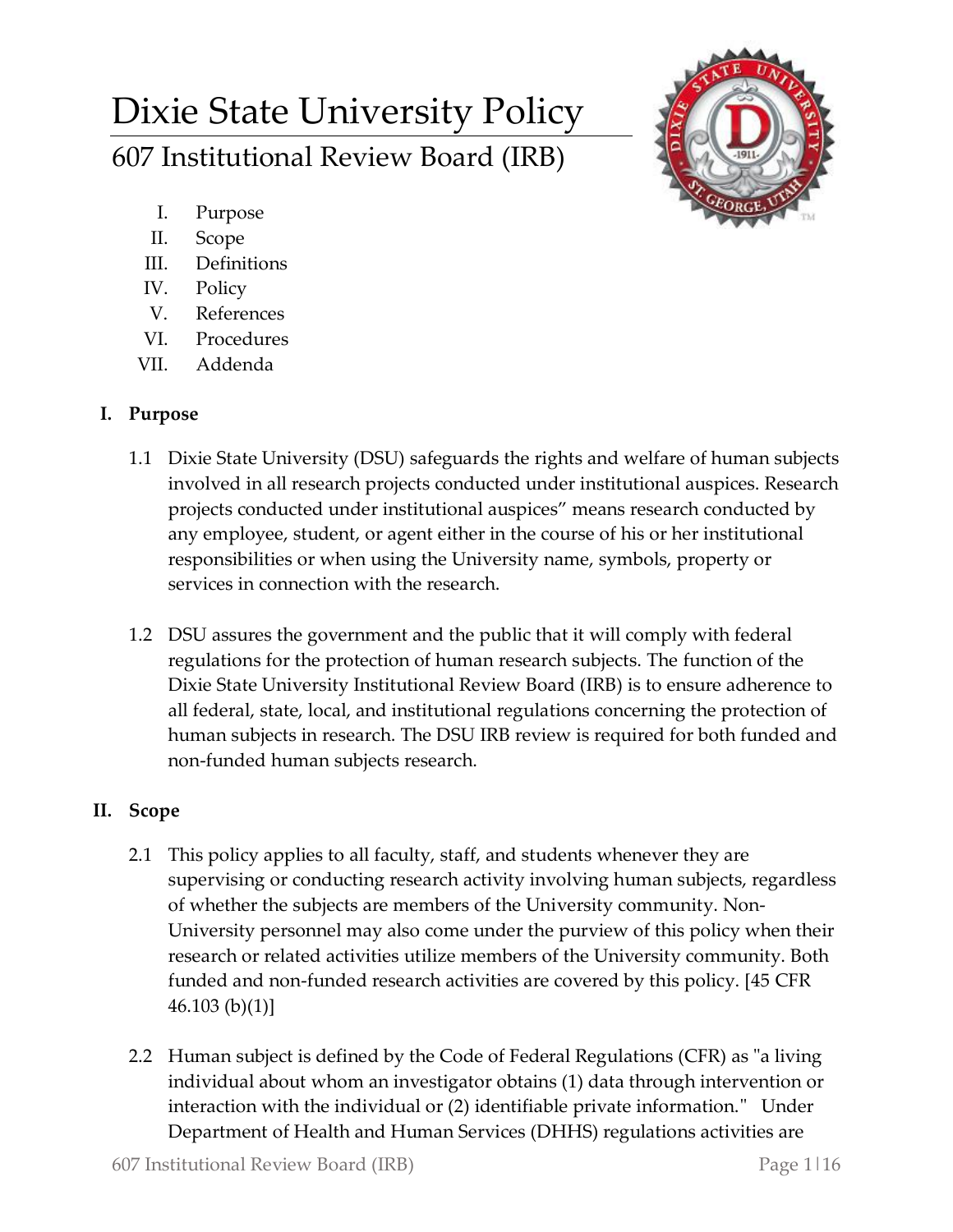"research" when they are a systematic investigation, including research development, testing and evaluation, designed to develop or contribute to generalizable knowledge. Intervention includes both physical procedures by which data are gathered (for example, venipuncture) and manipulations of the subject or the subject's environment that are performed for research purposes. Interaction included communication or interpersonal contact between investigator and subject.

- 2.3 No research involving human subjects may be conducted by University faculty, staff, or students, or by non-University personnel in instances where members of the University community are serving as the subjects, prior to approval being granted under the appropriate provisions of this policy. This restriction applies equally to all three categories of review: standard (full), expedited, and exempt. No contact of any kind may be made for purposes of research with actual or prospective subjects until after the appropriate application and informed-consent form has been reviewed and approved or a waiver of informed consent has been granted. [45 CFR 46.116]
- 2.4 Final responsibility for the protection of human subjects and adherence to ethical standards rests with the University in the case of all research projects conducted under University auspices; however, in particular the Principal Investigator, and in general the faculty, staff, and students conducting such research share the primary responsibility for assuring that their research is properly conducted. Consequently, the University requires that all persons at DSU involved in activities involving human subjects be familiar with, and at all times comply with, the provisions of this document.
	- 2.4.1 Tenured or tenure track DSU faculty, including emeriti, who are certified by Dixie State University as having received training in the conduct of research using human subjects are eligible to serve as Principal Investigators (PI) for DSU projects involving human research subjects. Other faculty and staff members who fall into one of the following categories may be eligible to serve as PI with approval from the Office of the Provost: 1. Non-tenure track faculty, and other senior academic staff whose appointments include responsibility for the direct, independent design and direction of research; 2. Clinical faculty; 3. Senior administrative staff with appointments as Director (or equivalent) and responsibility for the direct, independent design and management of projects; and, 4. Visiting faculty. PI status may be limited to a specific research protocol (project) or activities associated with a specific grant, or have other conditions or limitations associated with approval, as designated by the IRB.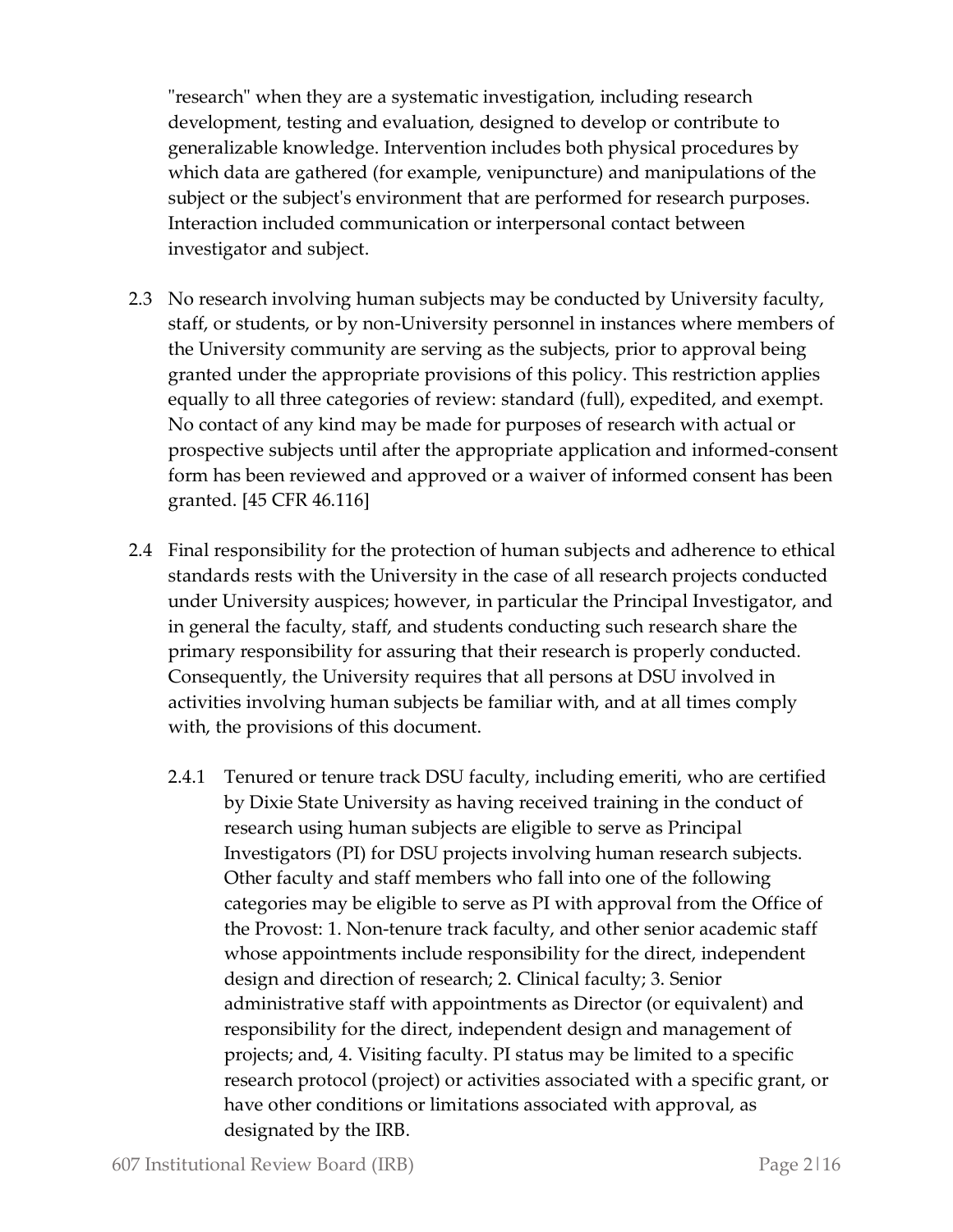### **Projects which ordinarily do not require IRB approval or oversight:**

- 2.5 An example of an activity that is not research requiring approvals by the IRB would be any evaluation of an employee, course, program, or service in which such evaluation is not designed to lead to generalizable knowledge. If an activity does not involve research, it does not require approval or review by the IRB. If the investigator has any doubt as to whether an activity constitutes research, he or she should contact the Chair of the DSU Institutional Review Board or the member of the IRB from your academic unit.
- 2.6 The University encourages novel and innovative classroom activities in support of its teaching mission. Most class assignments do not require review by the IRB. Many student class assignments, such as those commonly used in research methods courses do not meet federal regulatory definition of research. Therefore, ordinarily class assignments do not fall under the jurisdiction of the IRB and do not require IRB approvals or oversight. A student class assignment not requiring IRB approval, in general, is:

2.6.1 An activity designed as part of a course requirement for purposes of learning research methods, such as the consent process or data collection;

2.6.2 An investigation that a student conducts as a class assignment designed to teach human subject research methodology; and

2.6.3 A project not intended to produce findings that will be applied more broadly to the population at large.

2.6.4 A project not intended to produce findings that will not be reported in anyway outside of the classroom (i.e., campus conference, academic conference, etc.).

## **Parameters for class assignments not requiring IRB approvals and oversight.**

2.7 **NO VULNERABLE POPULATIONS**: The project cannot include minors or any other vulnerable populations such as pregnant women, prisoners, those who lack the capacity to consent, non-English speaking individuals, etc. **Exception**: Projects conducted in established or commonly accepted educational settings, involving normal educational practices, such as: work on regular and special education instructional strategies, or work on the effectiveness of, or the comparison among instructional techniques, curricula, or classroom management methods.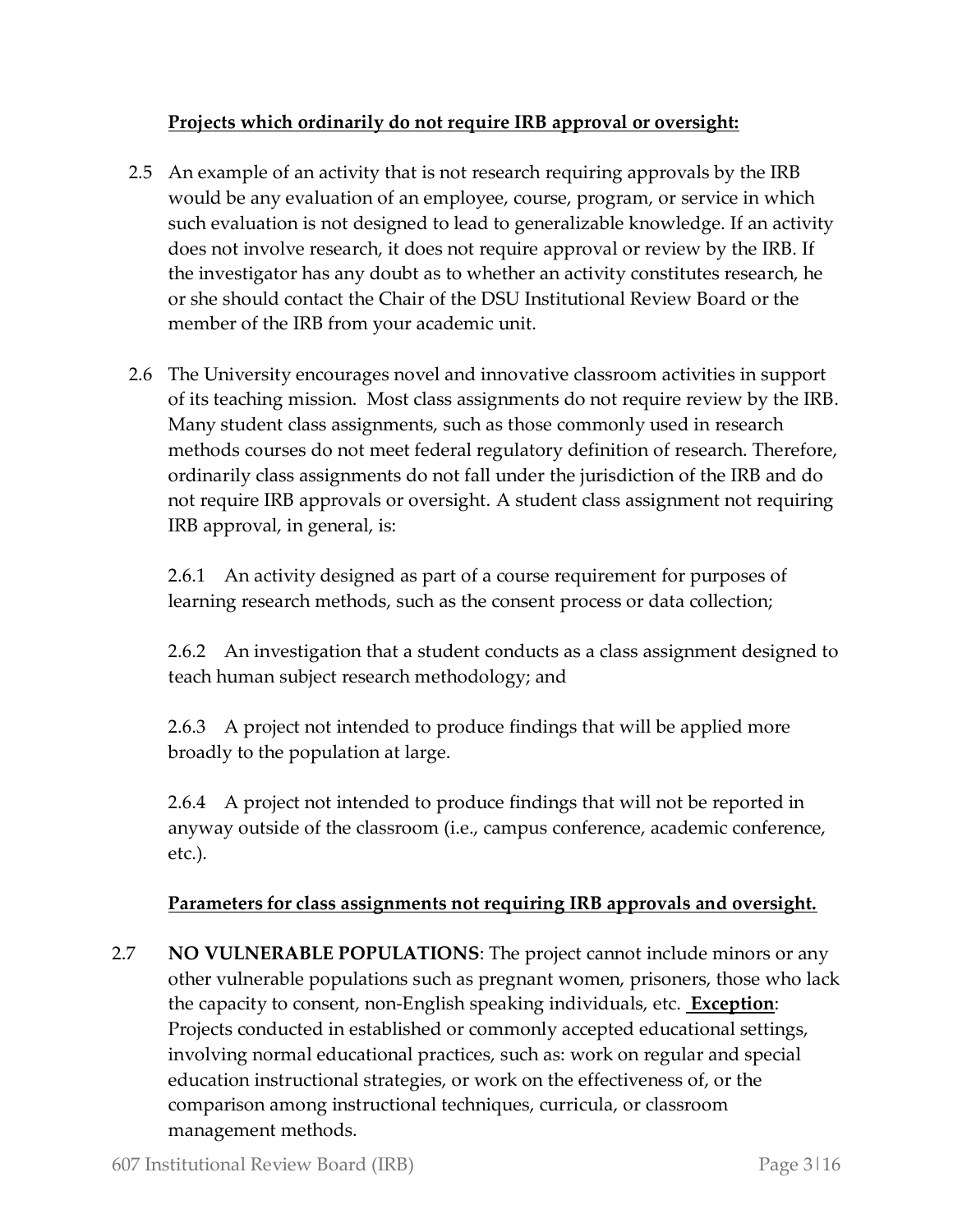2.8 **NO MORE THAN MINIMAL RISK**: "Minimal risk" means the probability and magnitude of harm or discomfort anticipated in the research are not greater in and of themselves than those ordinarily encountered in daily life or during the performance of routine physical or psychological examinations or tests. This also precludes the study of any illegal activities, vulnerable populations as outlined in 45 CFR 46.111 (a)(3) or the collection of private information that could put the participants at risk through a breach of confidentiality.

## **III. Definitions**

- 3.1 **Adverse Event:** Any experience or abnormal finding that has taken place during the course of a research project and was harmful to the subject participating in the research, or increased the risks of harm from the research, or had an unfavorable impact on the risk/benefit ratio; Any untoward or unfavorable medical occurrence in a clinical research study participant, including any abnormal sign (e.g. abnormal physical exam or laboratory finding), symptom, or disease, temporally associated with the participants' involvement in the research, whether or not considered related to participation in the research.
- 3.2 **Assent:** An agreement by an individual not competent to give legally-valid informed consent (e.g., a child aged 7+ or cognitively-impaired person) to participate in research
- 3.3 **Assent of a Child:** Assent means a child's affirmative agreement (verbal or written) to participate in a clinical investigation. Mere failure to object may not, absent affirmative agreement, be construed as assent.
- 3.4 **Belmont Report:** A statement of basic ethical principles governing research involving human subjects issued by the National Commission for the Protection of Human Subjects in 1978. The principles are Justice, Beneficence and Respect for Persons. http://www.hhs.gov/ohrp/regulations-and-policy/belmontreport/index.html
- 3.5 **Certificate of Confidentiality:** A document that provides additional protection of data from legal subpoena. The Certificate provides protection against compelled disclosure of identifying information or other identifying characteristics of a research participant enrolled in biomedical, behavioral, clinical, and other forms of sensitive research. http://grants.nih.gov/grants/policy/coc/index.htm
- 3.6 **Class Assignment:** A student class assignment, in general, is: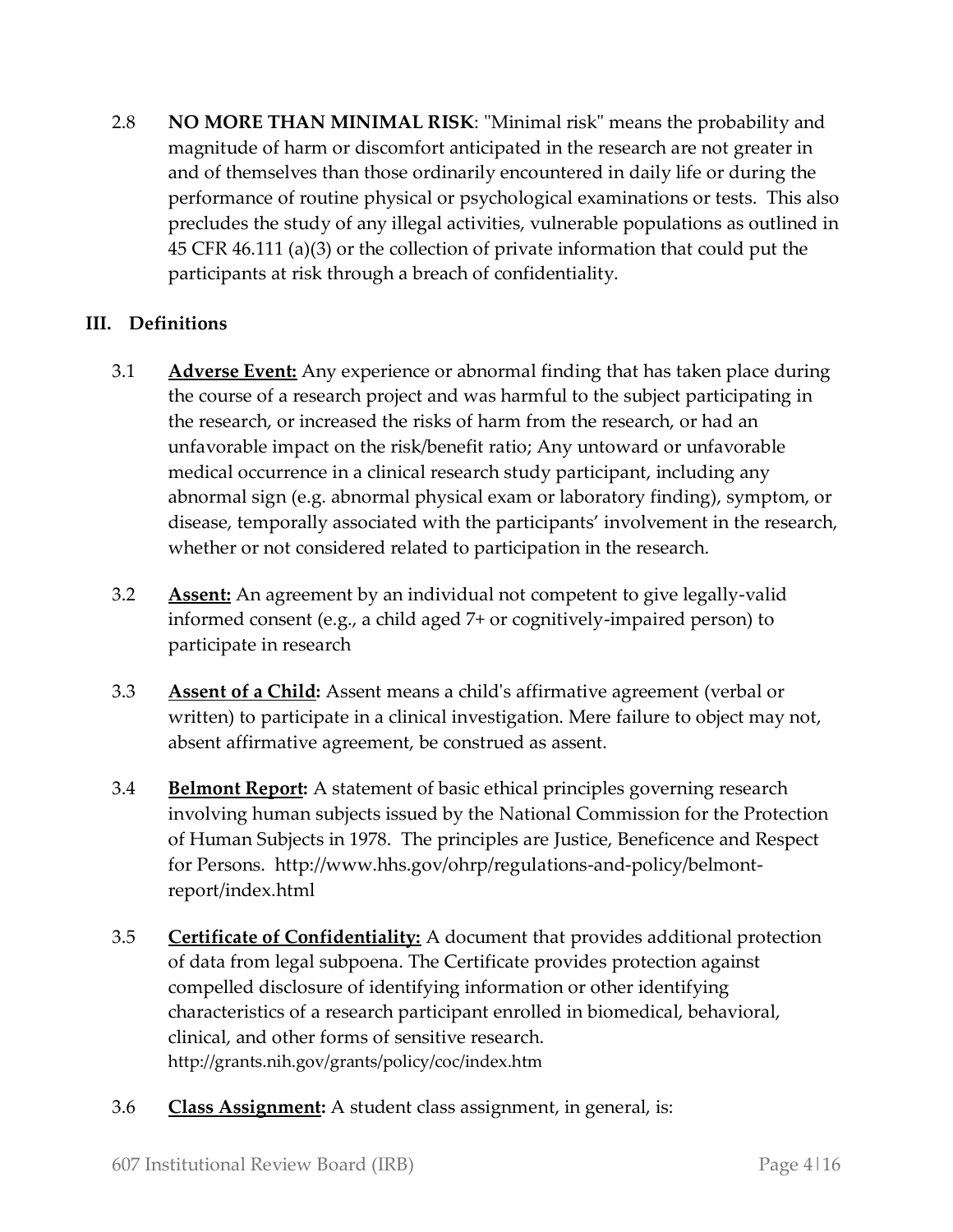- 3.3.1 An activity designed as part of a course requirement for purposes of learning research methods, such as the consent process or data collection;
- 3.3.2 An investigation that a student conducts as a class assignment designed to teach human subject research methodology; and
- 3.3.3 A project not intended to produce findings that will be applied more broadly to the population at large.
- 3.7 **Common Rule:** The Common Rule, which governs research with human subjects conducted or supported by 15 federal departments and agencies including EPA, establishes a comprehensive framework for the review and conduct of proposed human research to ensure that it will be performed ethically. The central requirements of the Common Rule are:
- 3.8 That people who participate as subjects in covered research are selected equitably and give their fully informed, fully voluntary written consent; and
- 3.9 That proposed research be reviewed by an independent oversight group referred to as an Institutional Review Board (IRB), and approved only if risks to subjects have been minimized and are reasonable in relation to anticipated benefits, if any, to the subjects, and the importance of the knowledge that may reasonably be expected to result.
- 3.10 **Consent:** These are the documents presented to a subject or parent guardian prior to beginning a study. Most studies will have this document submitted with the proposal, unless requesting a Waiver (see below). The IRB has provided a template on the web site for investigators to prepare their documents.
	- *3.10.1 Adult Informed Consent:* This is required when subjects are 18 years and older. This should be written to the subject using appropriate language ("you").
	- *3.10.2 Parental Permission Document:* This is required when subjects are 17 years and younger. This should be written to the parent/guardian using appropriate language ("your child").
	- *3.10.3 Assent Document:* Assent is an agreement by an individual not competent to give legally valid informed consent (e.g., a child aged 7+ or cognitivelyimpaired person) to participate in research. This is required for children enrolled in studies that are 7-17 years of age. If the board deems appropriate, this can be requested for younger children.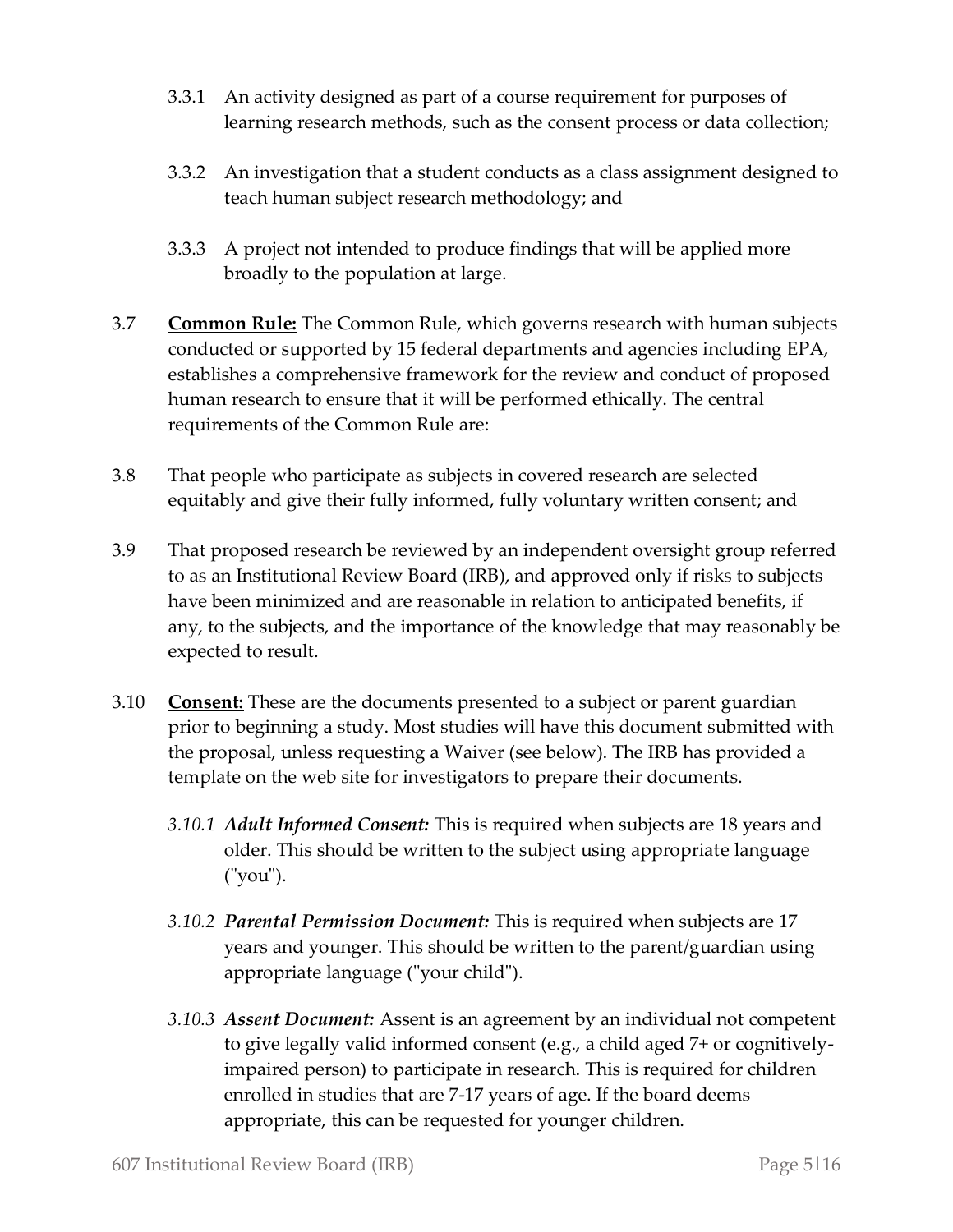- 3.11 **Federal Wide Assurance:** A standing agreement that Dixie State University has on file with the Office for Human Research Protections that describes in detail the procedures it will use to protect the rights and welfare of the human subjects. An institution must have an FWA in order to receive HHS support for research involving human subjects. Each FWA must designate at least one IRB registered with OHRP. Before obtaining an FWA, an institution must either register its own IRB (an "internal" IRB) or designate
- 3.12 **Helsinki Declaration**: A code of ethics for clinical research approved by the World Medical Association in 1964 and widely adopted by medical associations in various countries. It has been revised several times, most recently in 2013 http://www.wma.net/en/30publications/10policies/b3/index.html
- 3.13 **Human Subjects Research:** According to IRB policy, research involving human subjects (participants) is defined as any one of the following:
- 3.14 *Human subjects research subject to DHHS regulation:* Activities are human subject research subject to DHHS regulations when they meet the DHHS definition of "research and involve a "subject" as defined in DHHS regulations.
	- 3.14.1 Under DHHS regulations activities are "research" when they are a systematic investigation, including research development, testing and evaluation, designed to develop or contribute to generalizable knowledge.
	- 3.14.2 Under DHHS regulations "subjects" means a living individual about whom an investigator (whether professional or student) conducting research obtains (1) data through intervention or interaction with the individual, or (2) identifiable private information.
	- 3.14.3 Intervention includes both physical procedures by which data are gathered (for example, venipuncture) and manipulations of the subject or the subject's environment that are performed for research purposes.
	- 3.14.4 Interaction included communication or interpersonal contact between Investigator and subject.
	- 3.14.5 Private information includes information about behavior that occurs in a context in which an individual can reasonably expect that no observation or recording is taking place, and information which has been provided for specific purposes by an individual and which the individual can reasonably expect will not be made public (for example, a medical record). Private information must be individually identifiable (i.e., the identity of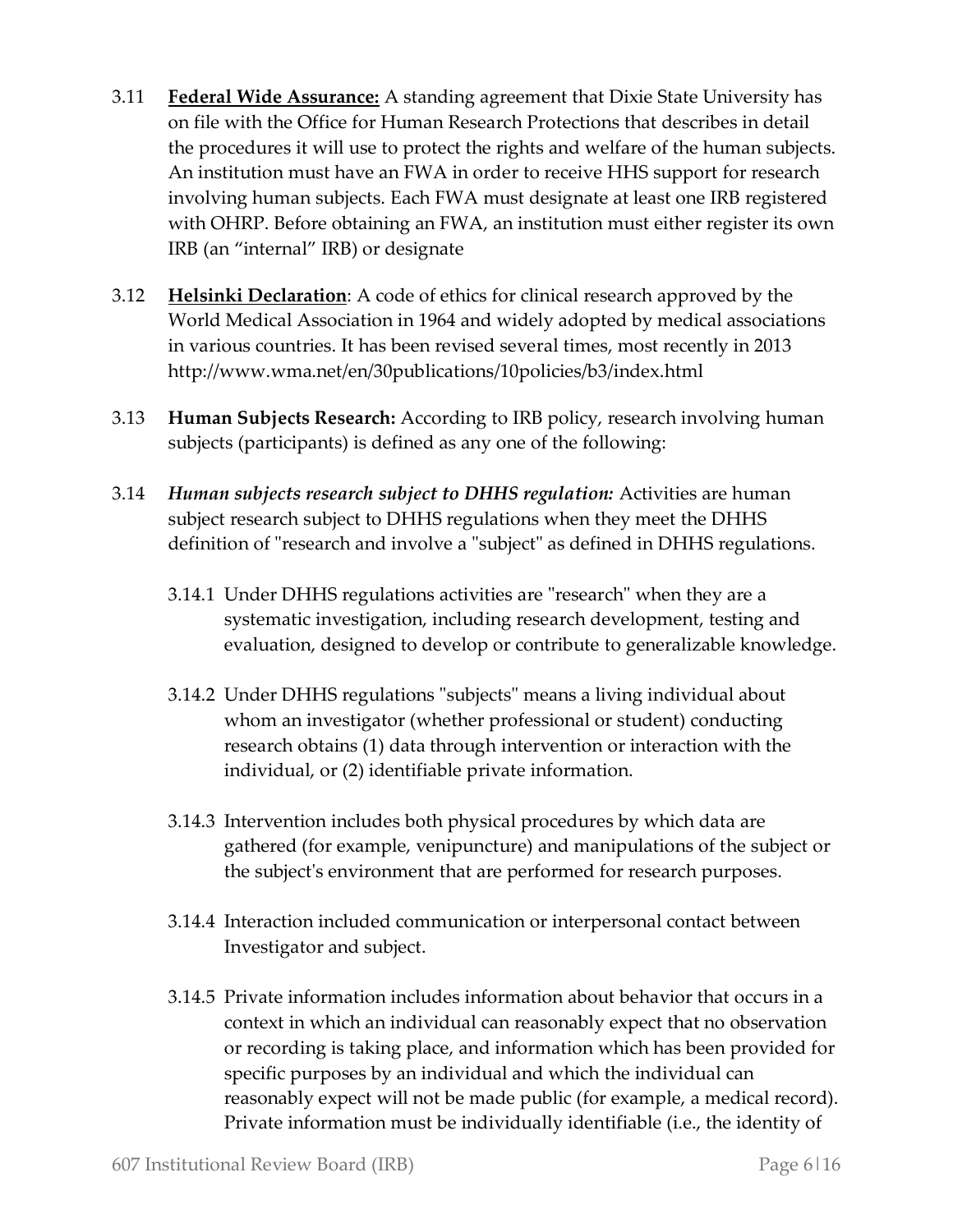the subject is or may readily be ascertained by the investigator or associated with the information) in order for obtaining the information to constitute research involving human subjects.

- 3.14.6 Research that does not meet the definition of research involving human subjects must be determined by the IRB staff, not an individual investigator. Investigators must complete and submit an IRB new study application with any applicable documents.
- 3.15 **Informed Consent:** A process by which a participant or legal guardian voluntarily confirms his or her willingness to participate in a particular research project, after having been informed of all aspects of the research that are relevant to the subject's decision to participate. Informed consent is documented by means of a written, signed, and dated informed consent form approved by an IRB, unless such documentation is waived by the IRB (45 CFR 46).
	- 3.15.1 A person's voluntary agreement, based upon adequate knowledge and understanding of relevant information, to participate in research or to undergo a diagnostic, therapeutic, or preventive procedure. In giving informed consent, subjects may not waive or appear to waive any of their legal rights, or release or appear to release the investigator, the sponsor, the institution or agents thereof from liability for negligence [Federal Policy §116; 21 CFR 50.20 and 50.25] (OHRP).
- 3.16 **Informed Consent Form:** A document that describes the rights of a study participant and provides details about the study, such as its purpose, duration, required procedures, and key contacts. Risks and potential benefits are explained in the informed consent document.

**Office of Human Research Protections (OHRP):** A federal government agency within the

- 3.17 Department of Health and Human Services (DHHS) charged with the protection of human subjects participating in government funded research. It issues assurances and oversees compliance of regulatory guidelines by research institutions. <http://www.hhs.gov/ohrp/about-ohrp/index.html>
- 3.18 **Protected Populations**: (see also Vulnerable Populations below)
	- 3.18.1 Prisoners**,** an individual involuntarily confined in a penal institution, including persons: (1) sentenced under a criminal or civil statue; (2) detained pending arraignment, trial, or sentencing; and (3) detained in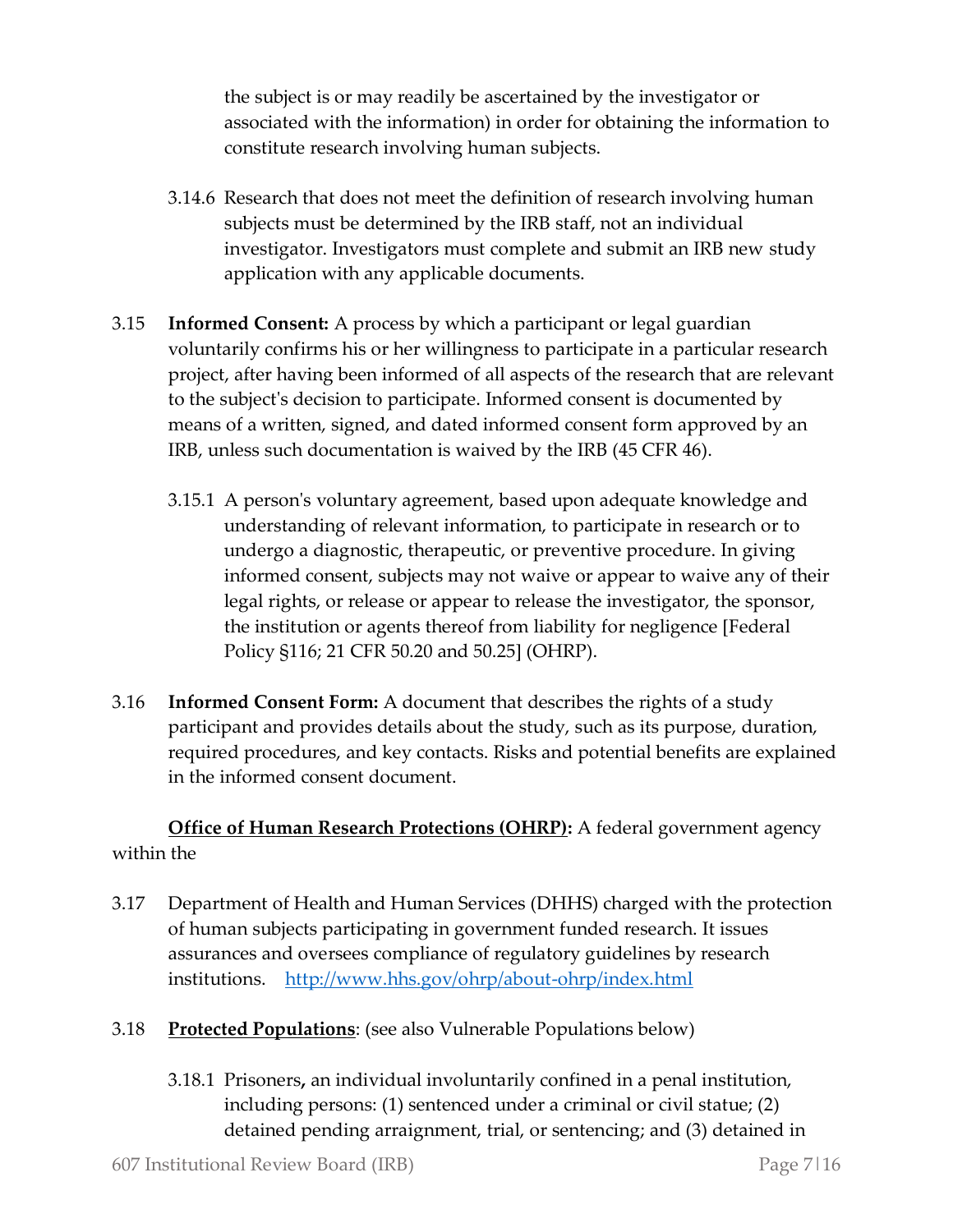other facilities (e.g., for drug detoxification or treatment of alcoholism) under statutes or commitment procedures providing such s prosecution or incarceration in a penal institution. The definition of "minimal risk" for research involving prisoners differs somewhat from that given for noninstitutionalized adults. [http://www.hhs.gov/ohrp/regulations-and](http://www.hhs.gov/ohrp/regulations-and-policy/regulations/45-cfr-46/index.html#subpartc)[policy/regulations/45-cfr-46/index.html#subpartc](http://www.hhs.gov/ohrp/regulations-and-policy/regulations/45-cfr-46/index.html#subpartc)

- 3.18.2 (2) Pregnant women, human fetuses, neonates and fetuses [http://www.hhs.gov/ohrp/regulations-and-policy/regulations/45-cfr-](http://www.hhs.gov/ohrp/regulations-and-policy/regulations/45-cfr-46/index.html#subpartb)[46/index.html#subpartb](http://www.hhs.gov/ohrp/regulations-and-policy/regulations/45-cfr-46/index.html#subpartb)
- 3.18.3 (3) Children are persons who have not attained the legal age for consent to treatments or procedures involved in the research, under the applicable law of the jurisdiction in which the research will be conducted. Code of Federal Regulations allows the IRB to approve research as described in sections **§46.404. §46.405. §46.406 and §46.407.**

http://www.hhs.gov/ohrp/regulations-and-policy/regulations/45-cfr-46/index.html#subpartd

- 3.19 **Review Types:** *Exempt Review:* Research may be exempt from review when human participants conform to one of the categories from section 46.101(b) of 45 CFR 46. These studies are not usually reviewed by board members, but are reviewed by the chairman. These have been determined to fit certain federal regulations as exempt from IRB review.
- 3.20 **Expedited Review** of proposed research by the IRB Chairperson or a designated voting member or group of voting members rather than by the entire IRB. Federal rules permit expedited review for certain kinds of research involving no more than minimal risk and for minor changes in approved research.
- 3.21 **Full Review:** Any proposed research not qualifying for Exempt status or Expedited review requires a Full Review, in which a majority of IRB members review and vote on the proposal. These typically involve projects that place human subjects at more than minimal risk, or that involve sensitive topics or vulnerable populations such as prisoners, terminally ill patients, children, veterans, or cognitively impaired persons.
- 3.22 **Risk Determinations:** The probability of harm or injury (physical, psychological, social, or economic) occurring as a result of participation in a research study. Both the probability and magnitude of possible harm may vary from minimal to significant. Federal regulations define only "minimal risk." (See also: Minimal Risk.) These can include: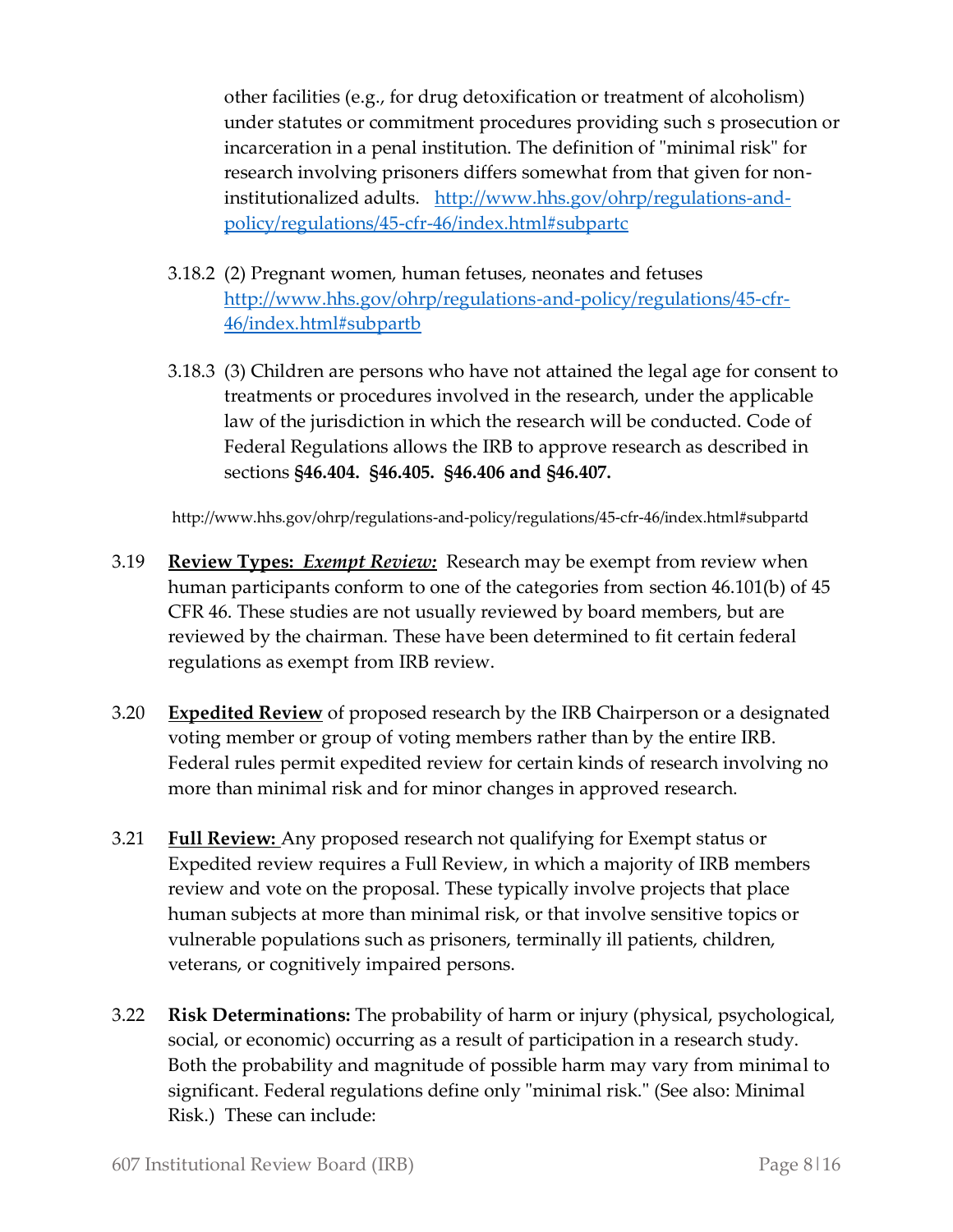- 3.22.1 *Moderate Risk:* The subject will undergo procedures that will increase their risks above those normally encountered in daily life. Equivalent term is "more than minimal risk." These can include, but are not limited to: clinical drug trials, device trials, genetic studies, and risks that include insurability and employability.
- 3.22.2 *Minimal Risk:* The subject will undergo procedures that do not appear to increase the risks above those normally encountered in daily life. These can include but are not limited to studies that involve survey, questionnaire, interview, medical records review, observation of behaviors, drawing a small amount of blood from a healthy individual, etc.
- 3.23 **Vulnerable Populations:** Individuals whose willingness to volunteer in a clinical trial may be unduly influenced by the expectation, whether justified or not, of benefits associated with participation, or of a retaliatory response from senior members of a hierarchy in case of refusal to participate. Examples are members of a group with a hierarchical structure, such as medical, pharmacy, dental and nursing students, subordinate hospital and laboratory personnel, employees of the pharmaceutical industry, members of the armed forces, and persons kept in detention. Other vulnerable subjects include patients with incurable diseases, persons in nursing homes, unemployed or impoverished persons, and patients in emergency situations, ethnic minority groups, homeless persons, nomads, refugees, minors, and those incapable of giving consent.
- 3.24 **Waiver of Informed Consent:** Occasionally there are reasons to waive written consent or to alter the requirements of consent. Only the IRB can make the determination to waive some (written) or all (written and verbal) consent requirements. In order to qualify for a Waiver of Consent, the following conditions should be met: 1) that the research pose no more than minimal risk to subjects; 2) no adverse effects as a result of the waiver or alteration; 3) without the waiver or alteration the research in question could not be carried out; and 4) information will be provided after participation is completed, if appropriate.

#### **IV. Policy**

4.1 Human Subjects Researchers – University employees, students, and agents who are or who are expecting to be engaged in such research – must be familiar with this policy. The responsibility of Human Subjects Researchers will be guided by generally accepted ethical principles for human subjects research. The University adopts the report of the national Commission for the Protection of Human Subjects of Biomedical and Behavioral Research, entitled Ethical Principles and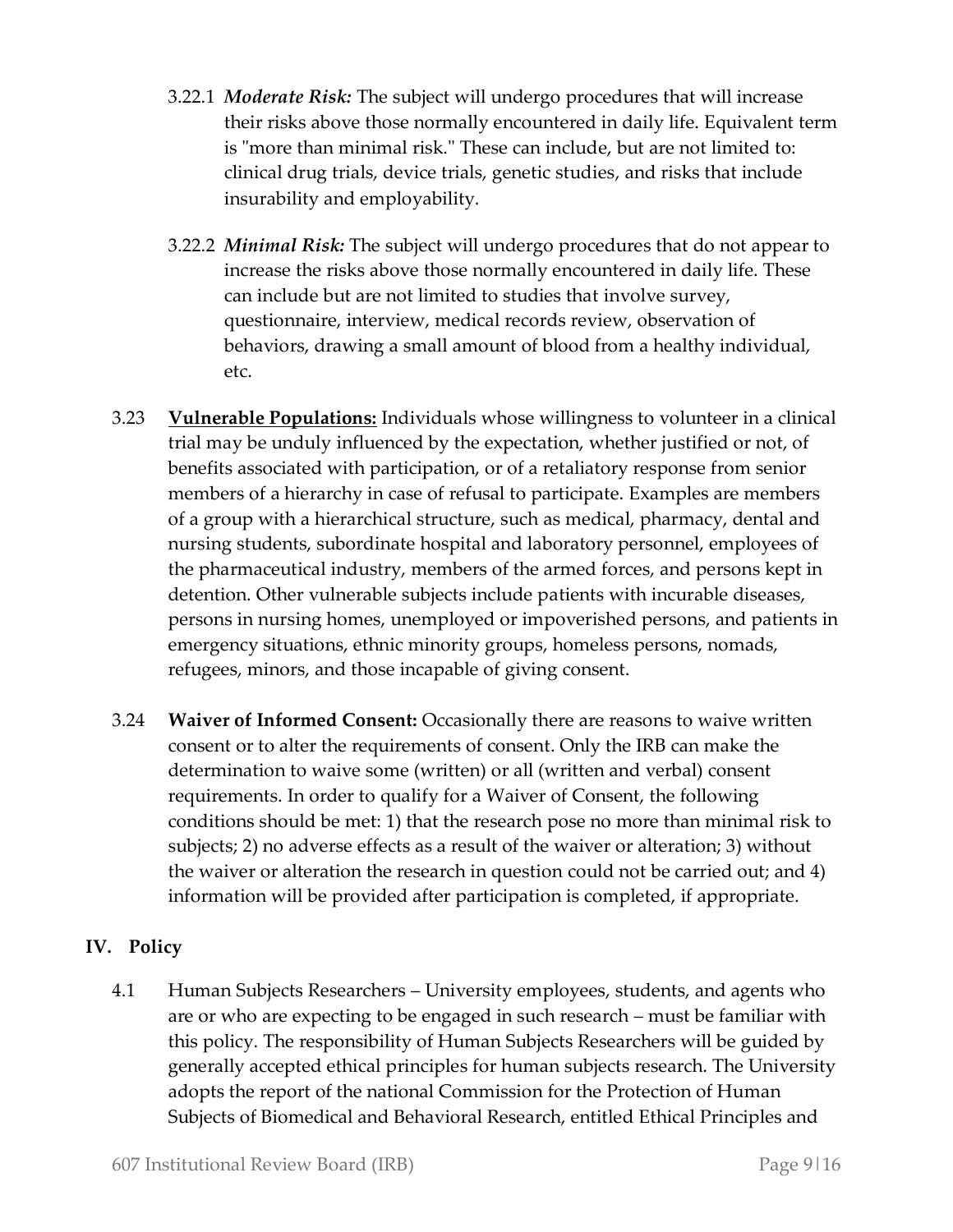Guidelines for the Protection of Human Subjects of Research, commonly known as *The Belmont Report,* (www.hhs.gov/ohrp/humansubjects/guidance /belmont.htm), as its statement of these generally accepted ethical principles. Although the primary focus of *The Belmont Report* is on biomedical and behavioral research, its discussion of Basic Ethical Principles and Applications is easily adapted to most other types of research involving human subjects.

- 4.2 All research that involves the use of humans (e.g., survey, experimental, evaluation, biomedical research) must be approved by the Institutional Review Board (IRB), according to the University's Federal Wide Assurance (FWA) with the Department of Health and Human Services. The Institutional Review Board is charged with the responsibility of maintaining institutional compliance with the U.S. Office of Human Research Protections (OHRP) regulations regarding the use of human subjects in research.
- 4.3. Research is defined in the Code of Federal Regulations (CFR) as "a systematic investigation designed to develop and contribute to generalizable knowledge."
- 4.4 Examples of activities that constitute research include:
	- 4.4.1 any study intended to result in publication or public presentation;
	- 4.4.2 any activity resulting in publication or public presentation, even though it involves only review of existing data that was collected with no intent to publish; or
	- 4.4.3 any use of an investigational drug or device.
- 4.5 Thus, research with human subjects includes survey and interview research, as well as evaluation studies.
- 4.6 Each Human Subjects Researcher must provide evidence to the University's Institutional Review Board (IRB), prior to engaging in research covered by this policy, that he or she has satisfactorily completed the required training course designated by the IRB.
- 4.7 If a student class assignment or an independent research project is collected in a systematic manner and is intended to be applied more broadly to the population at large, this is Human Research and an IRB application must be submitted for review and approval **prior** to conducting the study. For student class assignments that constitute Human Research, the instructor must be listed as the PI, and the student(s) may be listed as Co-PI. For independent research projects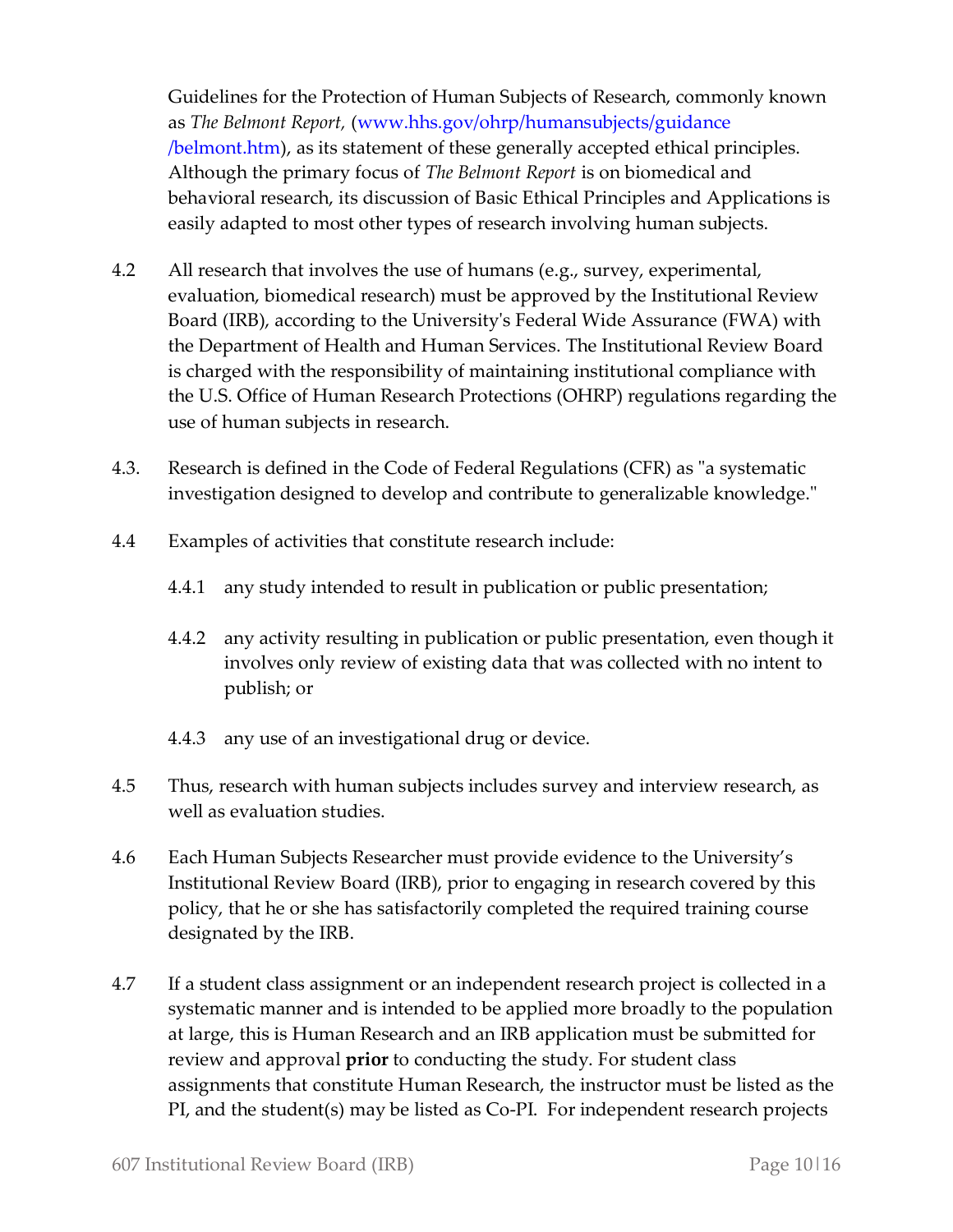that constitute Human Research, the student's advisor/mentor must be affiliated with DSU.

## **Training Requirements:**

4.8 All persons acting as a Principal Investigator must complete the appropriate training course if they will be conducting a project during the course of a class.

4.8.1 Instructors assigning class projects are required to complete the required human subjects training program.

4.8.2 It is recommended that instructors require students to complete the IRB training tutorial as part of the learning experience, even in cases when student projects do not require IRB approval.

#### **Independent Research Projects**

- 4.9 Independent research projects, such as scholarly projects, internships, and honors projects, may fall under the jurisdiction of the IRB if the information is collected in a systematic manner and there is intent by the student researcher to apply the research findings and conclusions from the study to the population at large.
- 4.10 In the case of the scholarly project, internship, or practicum, the student may complete a project on behalf of an organization that would involve interaction with human subjects. The student's primary goal, however, is educational, whereas the organization for which the student is volunteering may use the information collected for quality improvement or publication. For the purpose of the DSU IRB, these projects do not constitute research. Activities conducted at another site in connection with the internship or scholarly project are subject to the review and approval of the other site.

#### **Responsibilities of Researchers, advisors**:

4.11 It is the researcher's responsibility to comply with all relevant laws and regulations affecting research involving human subjects. The researcher must submit to the IRB a research proposal following the guidelines provided by the IRB which is to accompany all research proposals. At the end of the study, the researcher must submit Summary/Continuation Form to the IRB. Approvals of federally sponsored human subjects research are only valid for 12 months and a continuation review is required.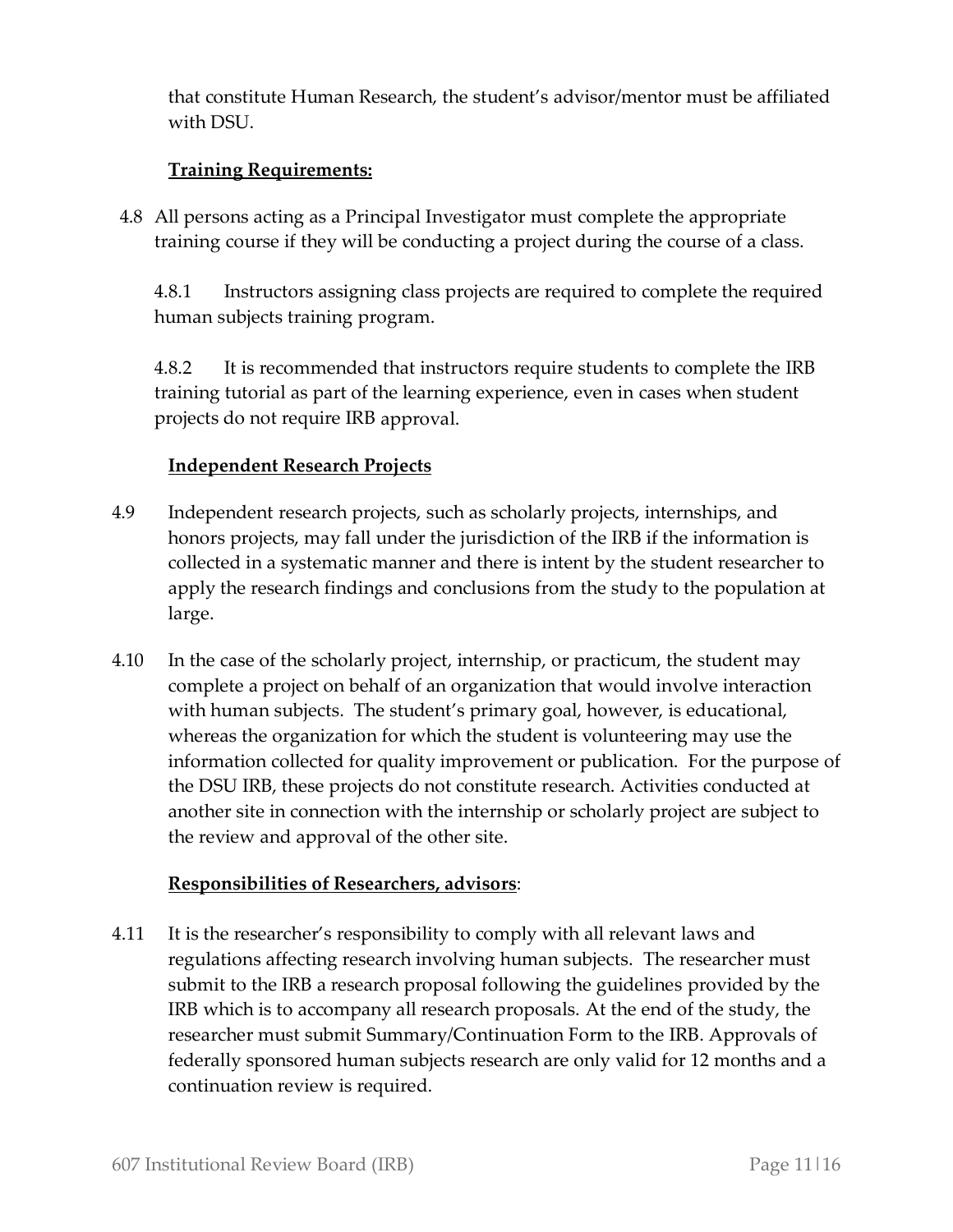- 4.12 If during the research an adverse event occurs, the researcher must stop the research and immediately report the event to the IRB.
- 4.13 Student projects must have a faculty advisor/sponsor. Under no circumstances can a student act as the Principal Investigator. Instructors conducting classroom projects and faculty advisors of student projects are responsible for insuring that student research conducted under their direction must conform to the requirements of federal law and regulations on research regarding human subjects.

#### **Criteria for Approval of Research**

- 4.14 In order to approve research covered by this policy, the IRB shall determine that all of the following requirements are satisfied:
- 4.15 Risks to subjects are minimized, either by using procedures which are consistent with sound research design and which do not unnecessarily expose subjects to risk, or by using procedures which are already being performed on the subjects for diagnostic or treatment purposes.
- 4.16 Risks to subjects are reasonable in relation to anticipated benefits, if any, to the subjects, and in relation to the importance of the knowledge that may reasonably be expected to result.
- 4.17 The selection of subjects is equitable. The IRB must be particularly cognizant of the special problems of research involving vulnerable populations, such as children, prisoners, pregnant women, mentally disabled persons, or economically or educationally disadvantaged persons.
- 4.18 Informed consent will be sought from each prospective subject or the subject's legally authorized representative and will be appropriately documented.
- 4.19 When appropriate, the research plan makes adequate provision for monitoring the data collected to ensure the safety of subjects.
- 4.20 When appropriate, there are adequate provisions to protect the privacy of subjects and to maintain the confidentiality of data.
- 4.21 When some or all of the subjects are likely to be vulnerable to coercion or other undue influence, such as children, prisoners, pregnant women, mentally disabled persons, or economically or educationally disadvantaged persons, additional safeguards have been included in the study to protect the rights and welfare of these subjects. [45 CFR 46.111]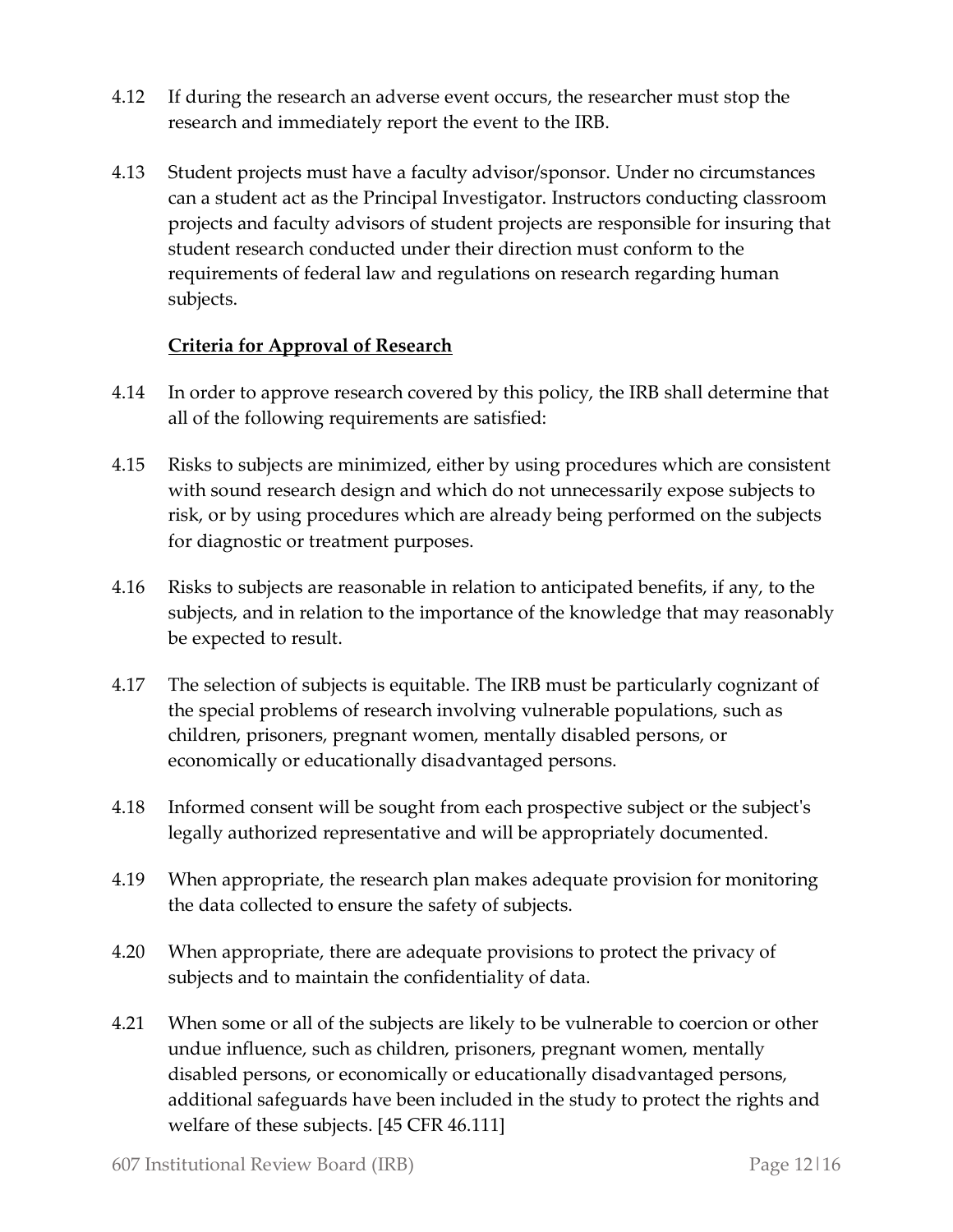- 4.22 The IRB shall consider only the risks and benefits of the research being reviewed relative to the possible harm of the human subjects involved. Research merit and social sensitivity or other considerations shall not enter into judgments concerning a protocol. Issues and concerns about research which arise during the IRB's deliberations, but which go beyond or are unrelated to the protection of human subjects, may be referred to back to the researcher.
- 4.23 The IRB shall conduct continuing review of research covered by this policy at intervals appropriate to the degree of risk, but not less than once per year. It shall have the authority to observe, or have a third party observe, both the consent process and the research itself. [45 CFR 46.103 (b) (4) (ii)]

#### **Appeal of an IRB Decision**

4.24 If a protocol is disapproved by the IRB, the reason(s) for disapproval shall be provided in writing to the investigator. The investigator may appeal a decision on procedural grounds only to the Office of the Provost within twenty (20) instructional days following written notification of the IRB decision. The Office of the Provost will review the appeal and may elect to confer with the IRB. Federal regulations, however, provide that a negative decision of the IRB may not be overturned by any other University official or body. [45 CFR 46.109 (d) and 46.112]

#### **Suspension or termination of IRB approval of research.**

4.25 The IRB shall have authority to suspend or terminate approval of research that is not being conducted in accordance with the IRB's requirements or that has been associated with unexpected serious harm to subjects. **§46.113**

#### **Violations of Human Subject Policies and Procedures.**

4.26 The IRB will investigate alleged violations of these policies and procedures, and report its findings to government agencies as required by law to the Office of the Provost, and to the DSU President. **§46.113**

#### **Administrative Review.**

4.27 The IRB chair will prepare an annual report (submitted July 1) that includes a listing of all proposals submitted to the IRB and an indication of the action taken. The Office of the Provost will keep a record of all actions taken. This report and a copy of each proposal and documentation will be kept in the Office of the Provost's Office. A copy of the report will also be forwarded to the President.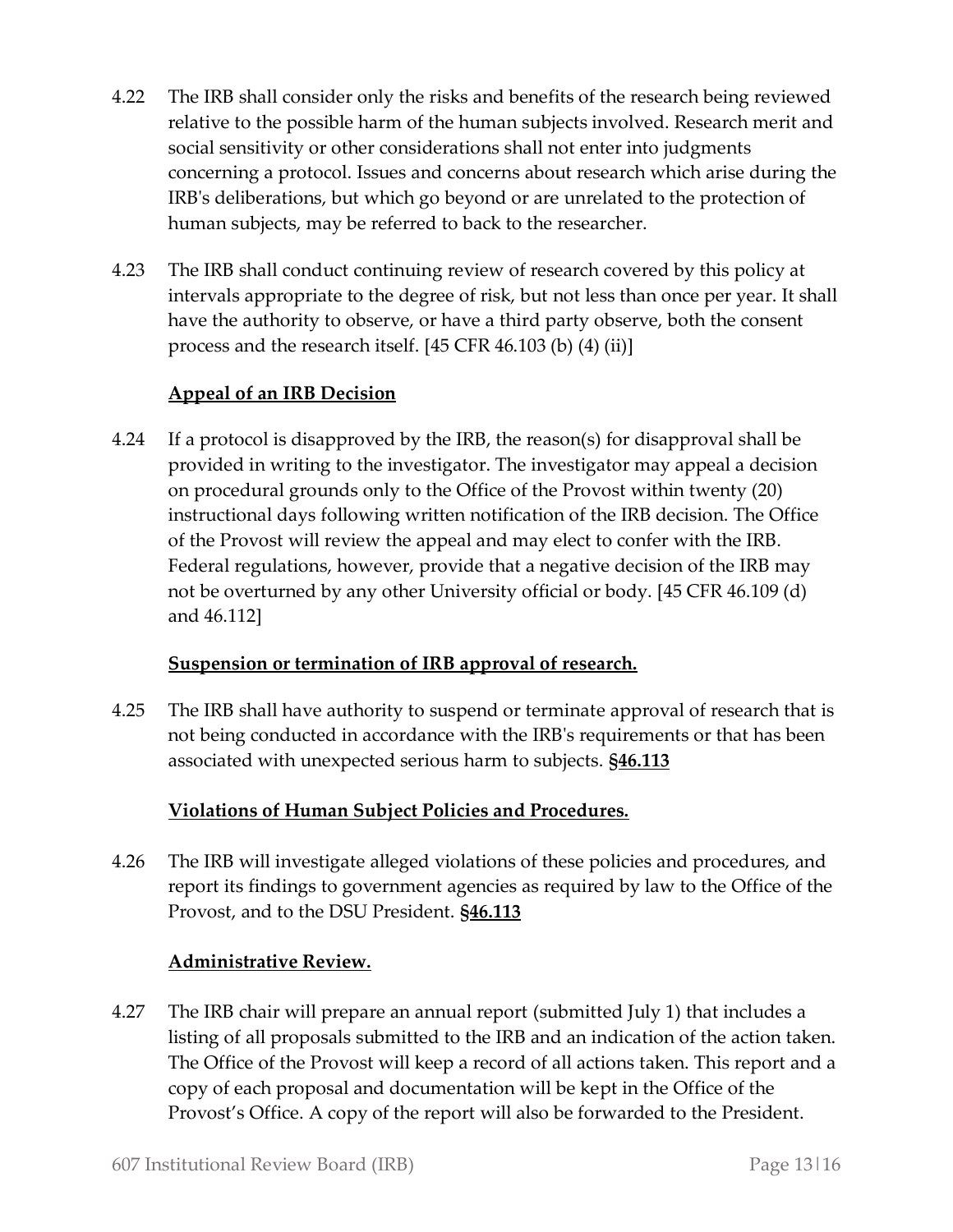#### **Composition of IRB**

- 4.28 The IRB membership includes at least one faculty member from each of the DSU college/divisions/schools (presently: Humanities, Education, Science and Technology, Business and Communication, Visual and Performing Arts), and at least one person not affiliated with DSU. The members of the IRB must have varying backgrounds to promote complete and adequate review of research activities commonly conducted by the institution. The IRB shall be sufficiently qualified through the experience and expertise of its members, and the diversity of the members, including consideration of race, gender, and cultural backgrounds and sensitivity to such issues as community attitudes, to promote respect for its advice and counsel in safeguarding the rights and welfare of human subjects. In addition to possessing the professional competence necessary to review specific research activities, the IRB shall be able to ascertain the acceptability of proposed research in terms of institutional commitments and regulations, applicable law, and standards of professional conduct and practice. The IRB shall therefore include persons knowledgeable in these areas. The IRB shall include at least one member whose primary concerns are in scientific areas and at least one member whose primary concerns are in nonscientific areas. At the discretion of the IRB Chair, an Ex Officio member be appointed to assist with the evaluation of compliance matters. See: **§46.107 IRB membership.**
- 4.29 **Appointment and Terms**. Members of the IRB will be appointed by the Office of the Provost or designee. Members serve three-year terms, except the representative from the community who serve one-year terms (renewable upon need and satisfactory completion). The chairperson of the IRB ("IRB chair") will always be a member of the full-time faculty appointed by the Office of the Provost.
- 4.30 **Responsibilities and Duties**. The IRB will implement this policy in accordance with all relevant laws and regulations. To do so, the IRB will create procedures, forms and other instruments, as it deems necessary. If anything in this policy or in IRB procedures, forms, or other instruments (collectively "policy") can be construed to conflict with governing law, then the IRB will bring such possible conflicts promptly to the attention of the University Senate and University counsel and, pending amendment of the policy, will implement the policy in a manner that conforms with the IRB's understanding of the law.
- 4.31 The IRB shall have the authority to require modifications of a research protocol and of the project itself and to give ultimate approval or denial to the project. When the IRB approves or disapproves a protocol, it shall furnish a written

607 Institutional Review Board (IRB) Page 14|16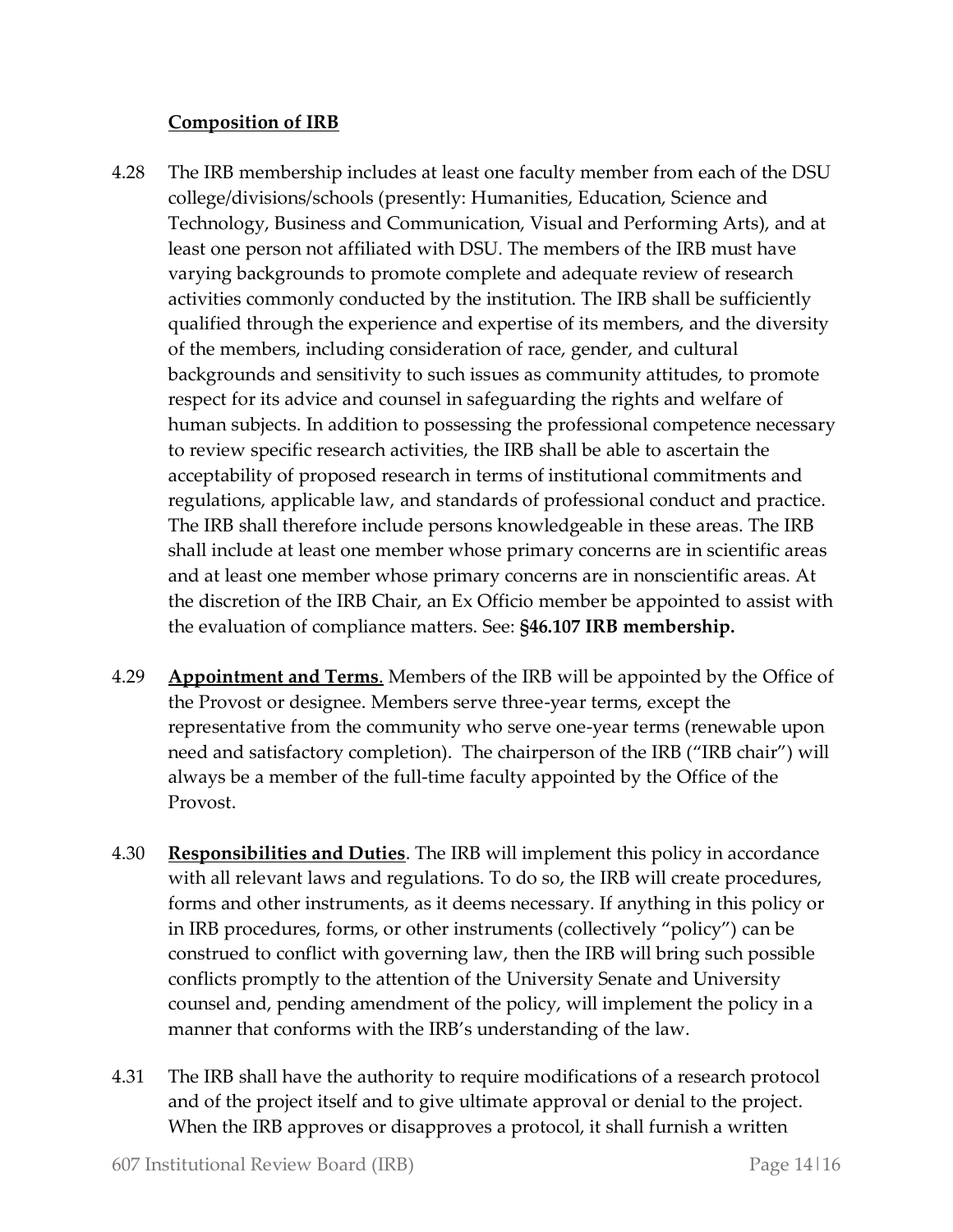statement to the investigator. The decision to approve a protocol requires a majority of the quorum at the time of the vote (see Section III.E on Membership). The IRB may take any of the following actions:

- 4.31.1 Classify the protocol as exempt;
- 4.31.2 Approve the protocol as submitted;
- 4.31.3 Approve the protocol contingent upon the incorporation by the research of specified minor revisions;
- 4.31.4 Request outside review of the protocol prior to reconsideration;
- 4.31.5 Require significant modification of the protocol prior to resubmission;
- 4.31.6 Request the investigator to discuss identified problems with the IRB;
- 4.31.7 Reject the protocol. [45 CFR 46.109]

#### **V. References**

# **Code of Federal Regulations** TITLE 45 HHS Part 46 PROTECTION OF HUMAN SUBJECTS

<http://www.hhs.gov/ohrp/regulations-and-policy/regulations/45-cfr-46/index.html>

[U.S. Office of Human Research Protections \(OHRP\)](http://www.hhs.gov/ohrp/)

<http://www.hhs.gov/ohrp/about-ohrp/index.html>